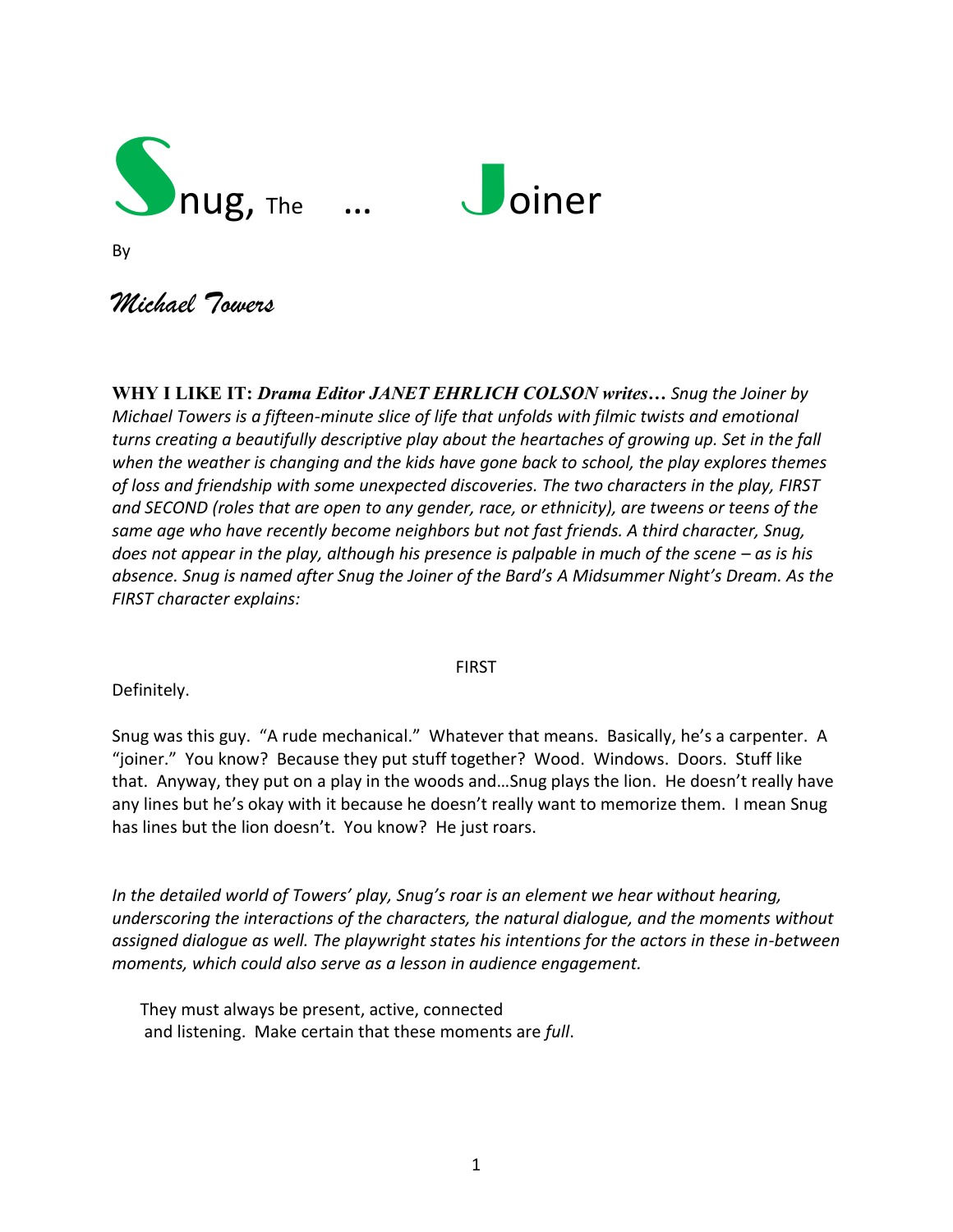# SNUG, THE JOINER

 $\mathcal{L}_\text{max}$  , where  $\mathcal{L}_\text{max}$ 

A Ten-Minute Play

by

Michael Towers

E-mail: mtowers@westfordk12.us



© All rights reserved. 2022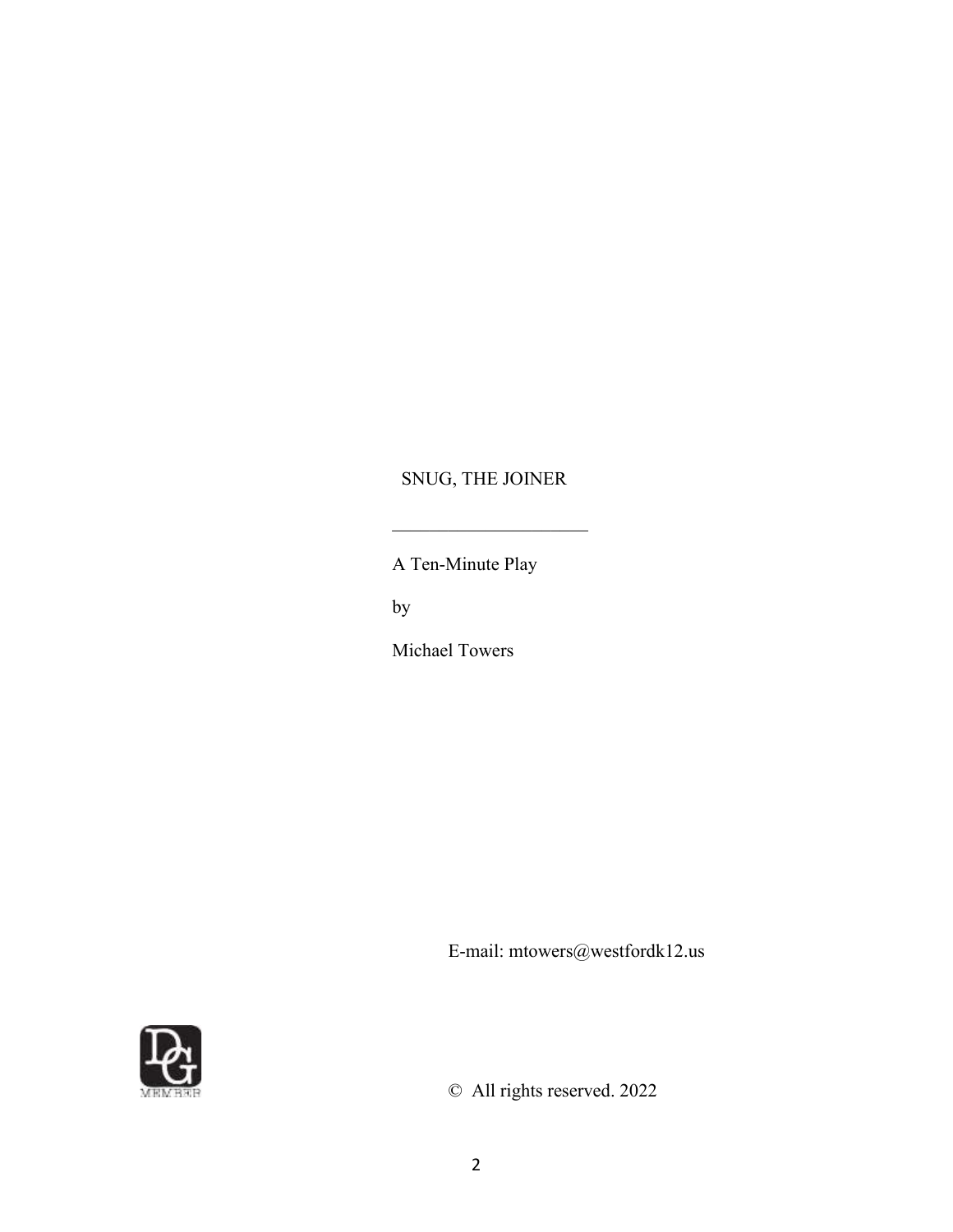# *people of the play*

| FIRST  | a young teen or tween $(10-16)$                    |  |
|--------|----------------------------------------------------|--|
| SECOND | a young teen or tween of the same age as the first |  |

The characters are deliberately unnamed to encourage the production team to envision and realize their interpretation of the characters. I urge you to explore how gender plays a role in your production and informs, shapes and challenges the power dynamic between the two characters. In addition, casting with color consciousness will invite your team (and your audiences) to discuss additional ways power is assigned and earned and overcome. Please allow your casting to reflect the many beautiful hues and tones and colors of the faces of our world.

#### *setting*

The curb at the end of a driveway where it meets the street in the neighborhood of a northeastern city or town. For the SECOND, it is possible that this is their *whole world* (or close to it.) Perhaps they haven't seen much more. For the FIRST however, this place is new and they have certainly experienced more of the "world" than the second.

#### *time*

Fall. Because school has recently begun, and it's starting to get cold.

After school.

Present day.

#### *note*

When a character's name is presented with no assigned dialogue, it is not to suggest that the character is inactive. Rather, they are unable or unwilling to respond with spoken language. They must always be present, active, connected and listening. Make certain that these moments are *full*.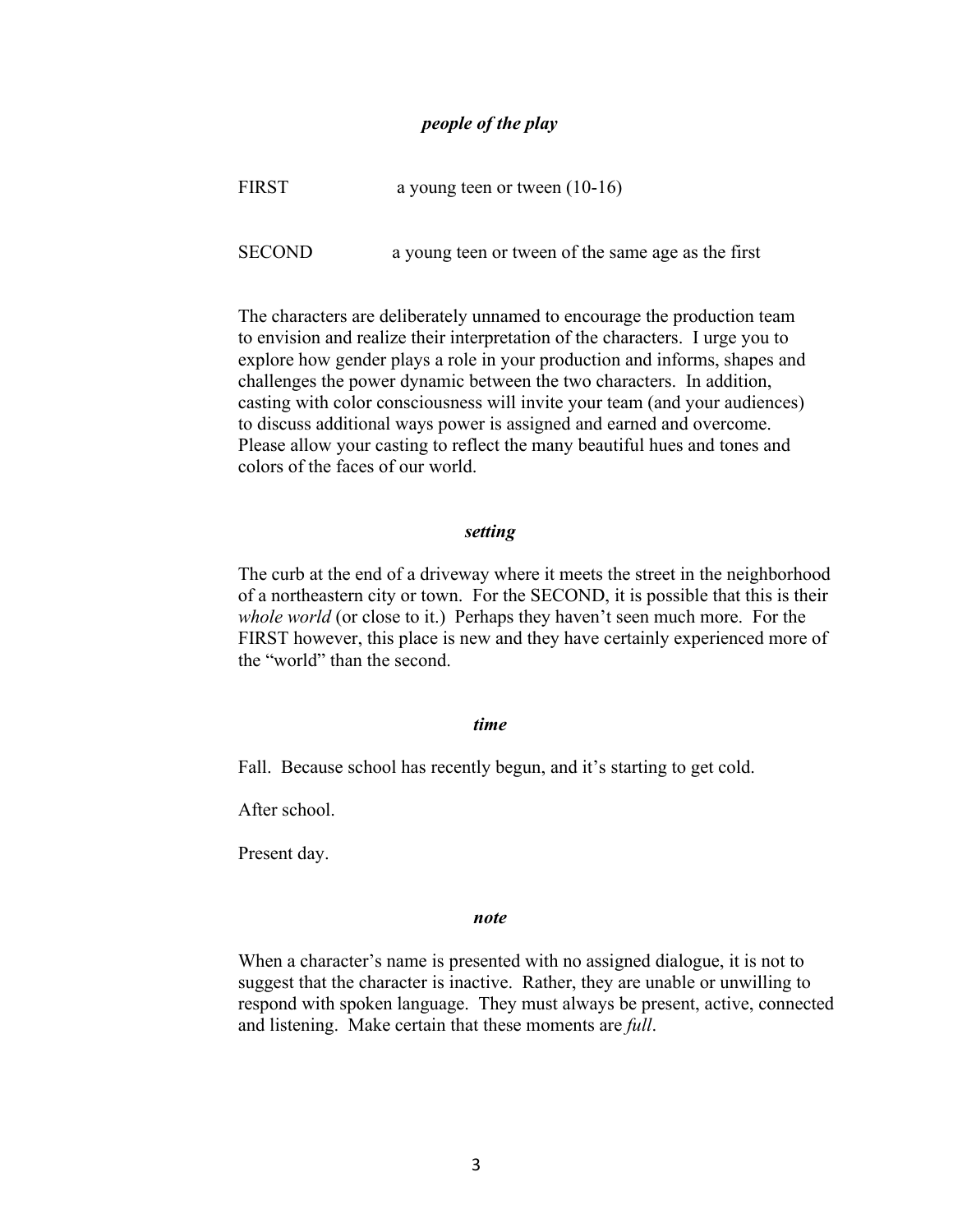| <b>SETTING:</b>                                                                                        | The curb at the end of a driveway where it meets the street<br>in the neighborhood of a northeastern city or town. There<br>stands a single mail box. It is Fall.                                                                                                                                                                                                                                                                                                                                                                                                                                                                                                                                                                                                                                |
|--------------------------------------------------------------------------------------------------------|--------------------------------------------------------------------------------------------------------------------------------------------------------------------------------------------------------------------------------------------------------------------------------------------------------------------------------------------------------------------------------------------------------------------------------------------------------------------------------------------------------------------------------------------------------------------------------------------------------------------------------------------------------------------------------------------------------------------------------------------------------------------------------------------------|
| AT RISE:                                                                                               | A FIRST young teen or tween walks down the driveway<br>from the house it serves and crosses to the mailbox. With<br>their hand on the mailbox door, the FIRST routinely sighs<br>before wishfully opening it and looking in. After finding<br>nothing with their eyes, the FIRST sticks their hand in to<br>double check. When their hand also becomes an unreliable<br>tool, they look again and slam the door shut. The FIRST<br>turns to the empty street, looks longingly in both directions<br>and then obsessively checks the mailbox again. With the<br>same inevitable results, they play with the mailbox flag:<br>lifting it up and down out of frustration and ultimately<br>they leave it up. After a moment perhaps of banging their<br>head on the mailbox they slump to the curb. |
|                                                                                                        | A SECOND teen/tween of the same age approaches from<br>'down the street' and stops at a distance upon seeing the<br>FIRST.                                                                                                                                                                                                                                                                                                                                                                                                                                                                                                                                                                                                                                                                       |
| I didn't see you                                                                                       | <b>SECOND</b>                                                                                                                                                                                                                                                                                                                                                                                                                                                                                                                                                                                                                                                                                                                                                                                    |
|                                                                                                        | The FIRST is startled initially. Their lack of verbal<br>response is driven by embarrassment and anger.                                                                                                                                                                                                                                                                                                                                                                                                                                                                                                                                                                                                                                                                                          |
| In school.                                                                                             | <b>SECOND</b>                                                                                                                                                                                                                                                                                                                                                                                                                                                                                                                                                                                                                                                                                                                                                                                    |
|                                                                                                        | <b>FIRST</b>                                                                                                                                                                                                                                                                                                                                                                                                                                                                                                                                                                                                                                                                                                                                                                                     |
| Were you sick?                                                                                         | <b>SECOND</b>                                                                                                                                                                                                                                                                                                                                                                                                                                                                                                                                                                                                                                                                                                                                                                                    |
|                                                                                                        | <b>FIRST</b>                                                                                                                                                                                                                                                                                                                                                                                                                                                                                                                                                                                                                                                                                                                                                                                     |
| My mom says there's something going around.<br>(searching for common ground)<br>You mailing something? | <b>SECOND</b>                                                                                                                                                                                                                                                                                                                                                                                                                                                                                                                                                                                                                                                                                                                                                                                    |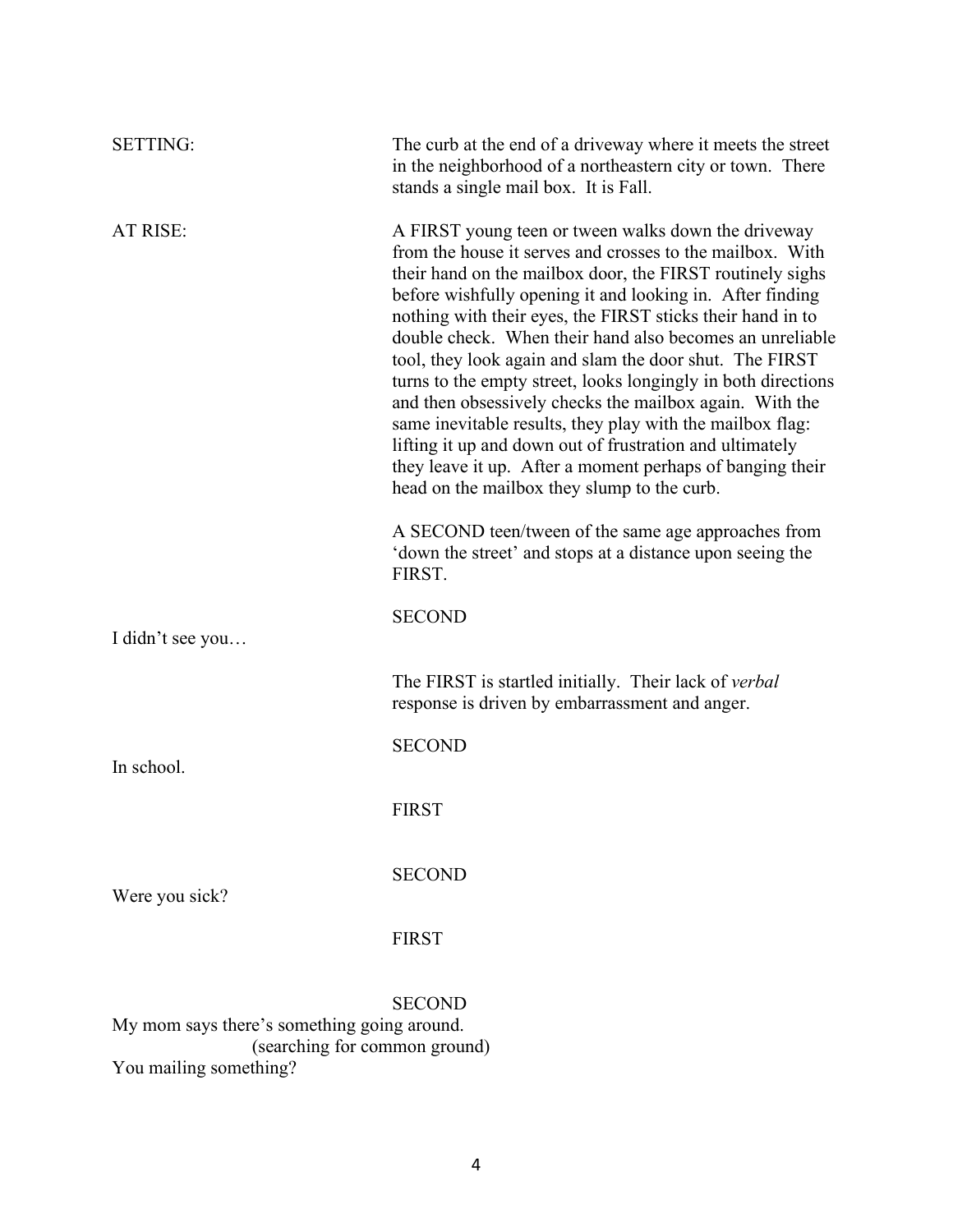| No.                                                            | <b>FIRST</b>                                                                                                         |
|----------------------------------------------------------------|----------------------------------------------------------------------------------------------------------------------|
| Oh.                                                            | <b>SECOND</b>                                                                                                        |
| I'm waiting.                                                   | <b>FIRST</b>                                                                                                         |
| Well//                                                         | <b>SECOND</b>                                                                                                        |
| For a package.                                                 | <b>FIRST</b>                                                                                                         |
| Okay. It's just that//your                                     | <b>SECOND</b>                                                                                                        |
| From my father.                                                | <b>FIRST</b>                                                                                                         |
| Flag is up.                                                    | <b>SECOND</b>                                                                                                        |
|                                                                | The FIRST looks at their zipper.                                                                                     |
|                                                                | <b>SECOND</b><br>No. Not your Your flag. Not On the mailbox. That and. The mail already came.                        |
|                                                                | The FIRST stands, walks to the mail box and angrily puts<br>the flag down before sharply turning to the SECOND with: |
| Happy?                                                         | <b>FIRST</b>                                                                                                         |
|                                                                | The FIRST exits up their driveway towards the house.                                                                 |
| No I was just sayingthat                                       | <b>SECOND</b>                                                                                                        |
| (calling after the FIRST)<br>I'm really sorry. About your dog. |                                                                                                                      |
|                                                                | The FIRST freezes.                                                                                                   |
| Was sheold?                                                    | <b>SECOND</b>                                                                                                        |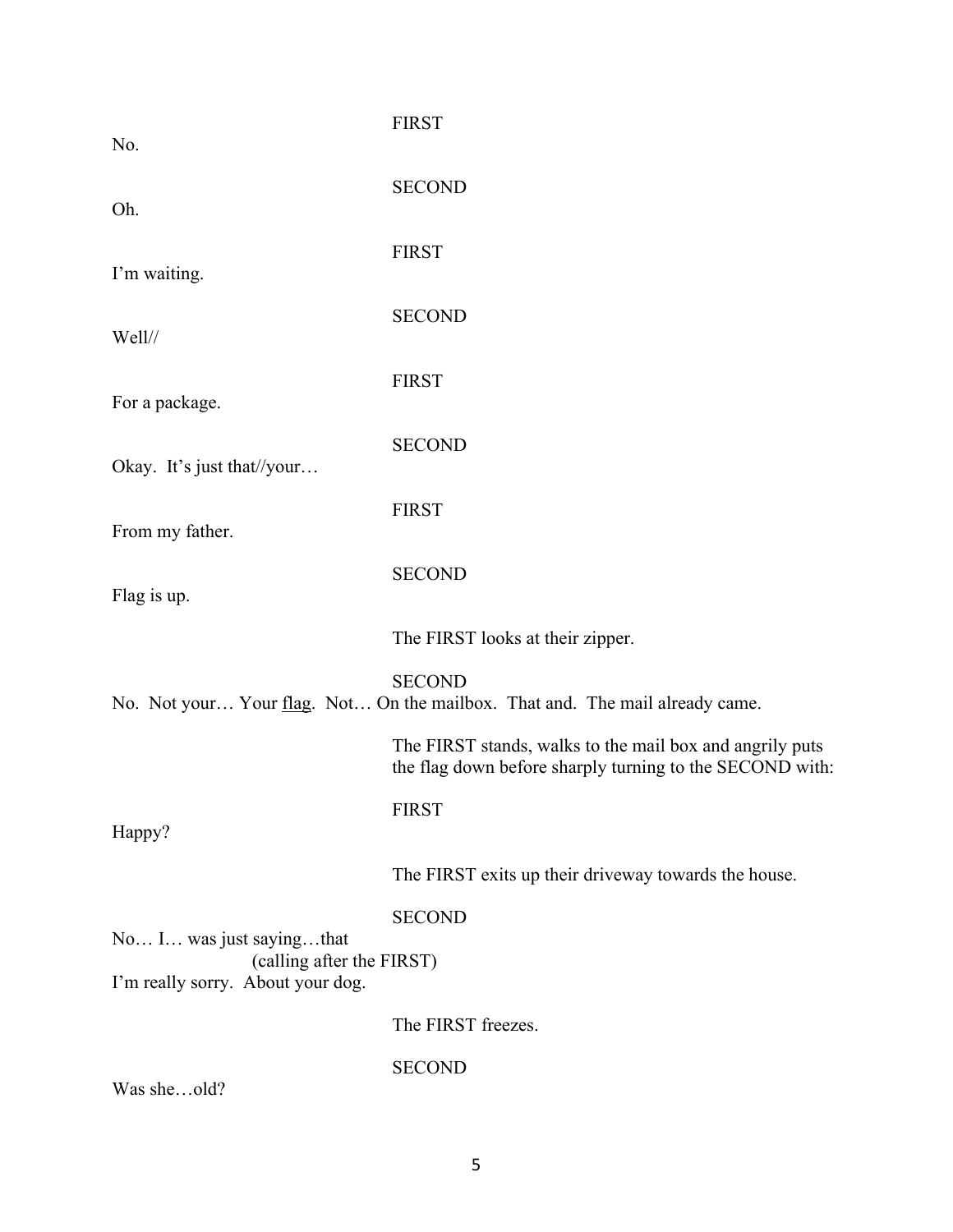He.

FIRST

SECOND

Sorry:

FIRST

No.

He.

(re: old?)

SECOND

FIRST Would that make you feel better? If he were old?

No.

FIRST

**SECOND** 

Me neither.

The FIRST moves to exit again. The SECOND pursues.

SECOND

Moving must be hard. I mean I haven't but…. It must be. To a new place. With school already started and all.

Again, the FIRST slows or stops.

**SECOND** 

FIRST

Where did you…come from? Before here.

My house.

Before that.

Mars.

FIRST

**SECOND** 

**SECOND** 

Never been there.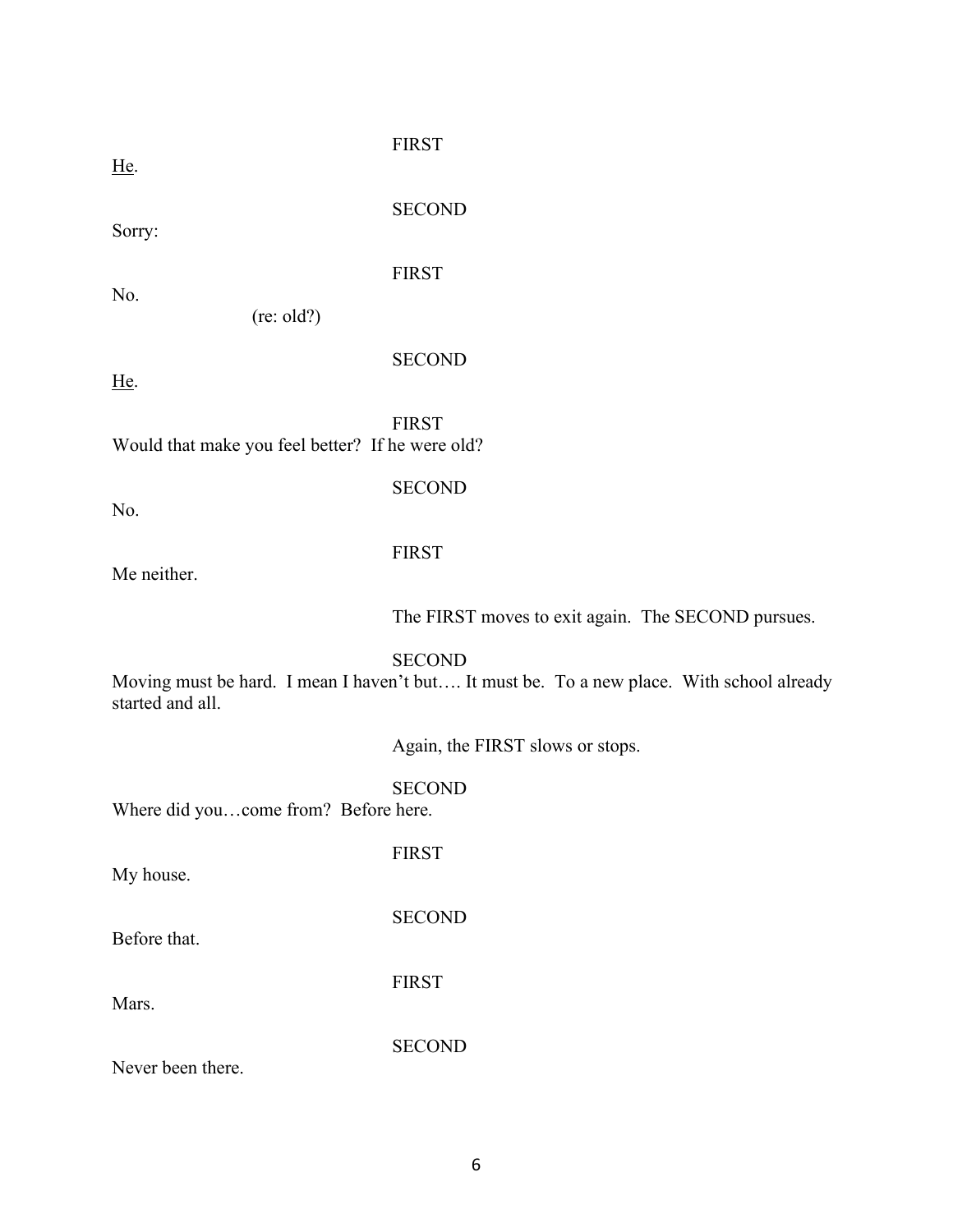| You wouldn't like it.                       | <b>FIRST</b>  |
|---------------------------------------------|---------------|
| Any good pizza places?                      | <b>SECOND</b> |
|                                             | <b>FIRST</b>  |
| So. Just the three of you? Moved? Out here. | <b>SECOND</b> |
| Yes.                                        | <b>FIRST</b>  |
| Out. Down. Whatever.                        | <b>SECOND</b> |
| Way down.                                   | <b>FIRST</b>  |
| You and your mom and?                       | <b>SECOND</b> |
| Snug.                                       | <b>FIRST</b>  |
| Snug?                                       | <b>SECOND</b> |
| The Joiner. Yes. That's his name.           | <b>FIRST</b>  |
| Yeah. Sorry. Snug.                          | <b>SECOND</b> |
| The Joiner.                                 | <b>FIRST</b>  |
|                                             | <b>SECOND</b> |
| The Joiner. Got it.                         | <b>FIRST</b>  |
| Yes.                                        | <b>SECOND</b> |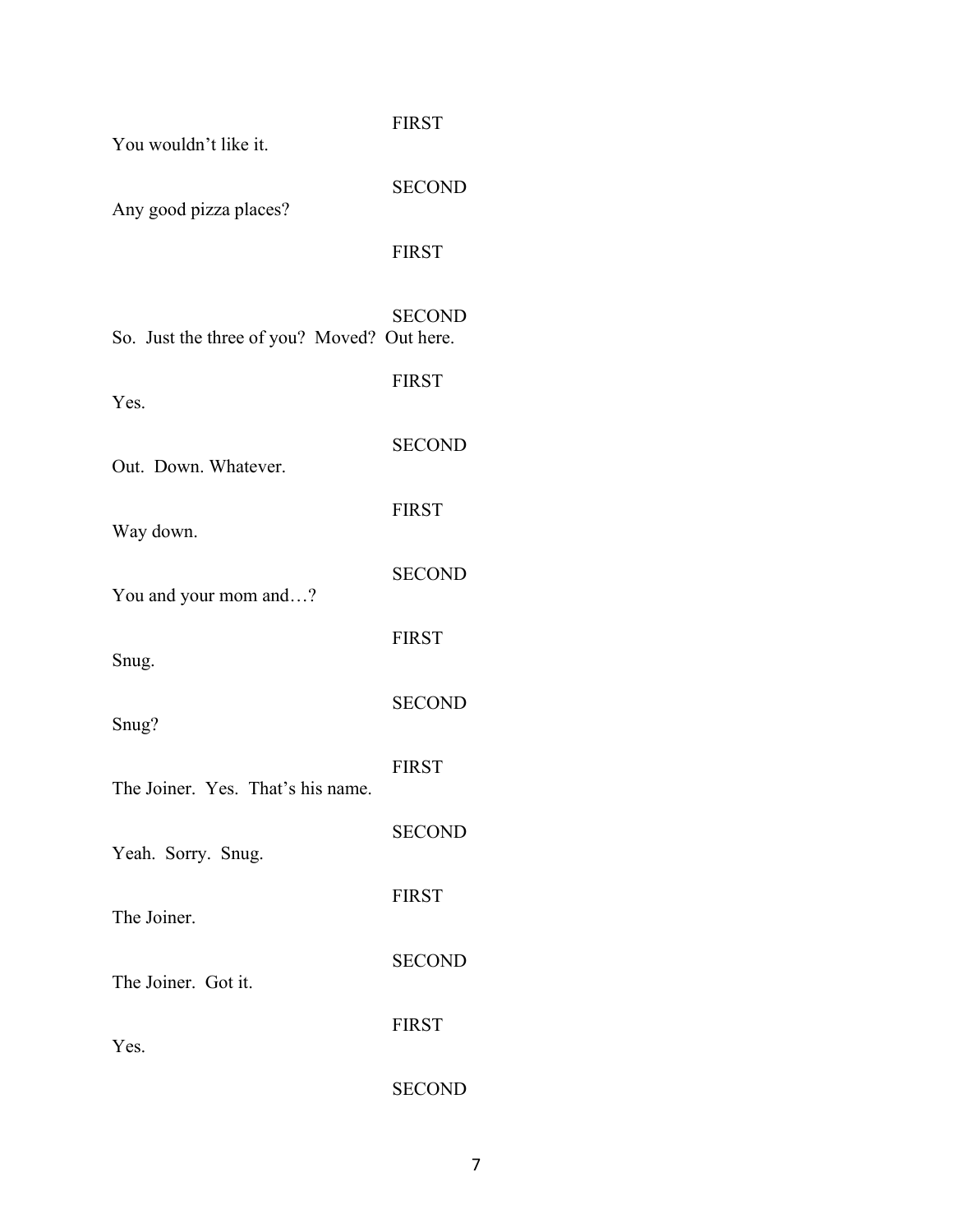Is it much different? Than where you're from?

FIRST

It's warmer.

**SECOND** 

On Mars?

FIRST

Arizona.

# **SECOND**

Wow. Yeah. Mars might be closer.

FIRST I'm going back anyway. I'm gonna live with my dad.

# SECOND

Wow. Ok. That's…how come he's…? You know…sending stuff? If. You're moving back.

# FIRST

SECOND You know: the people at the place said that…

What place?

FIRST

**SECOND** 

FIRST

You know…the…

Shelter?

Yes.

#### FIRST

**SECOND** 

Where you sent him.

**SECOND** I didn't send him... They said… He'd go to a loving home.

#### FIRST

He had a loving home.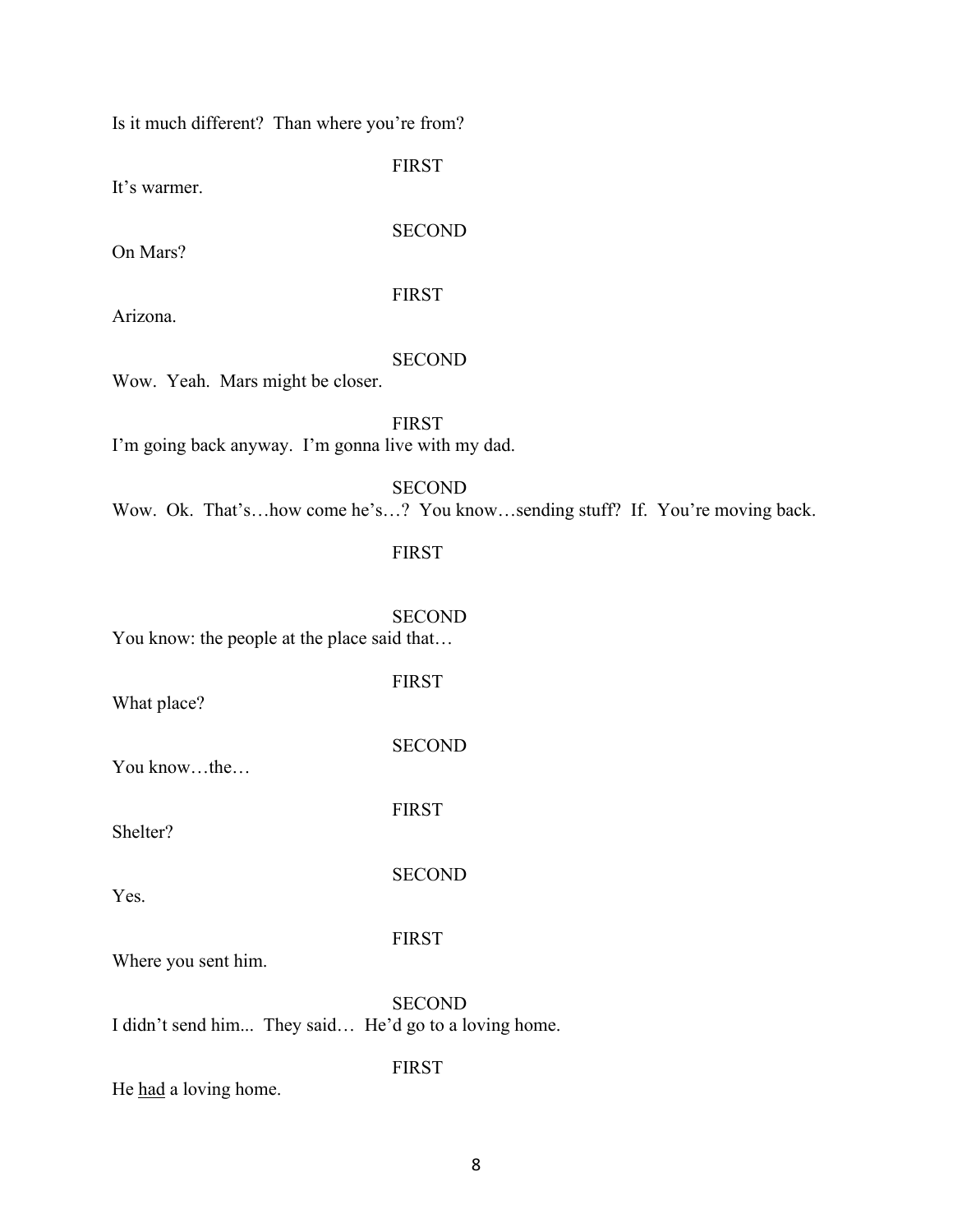**SECOND** 

I know but//

FIRST

**SECOND** 

**FIRST** 

Do you speak adult?

What?

Do you speak adult?

**SECOND** 

I don't know what you mean.

FIRST

I mean adults never tell you the truth and if they do, they don't tell you everything. Because it's in their best interests to keep secrets and your best interests to know nothing. So what do you think they mean when they say they're sending him to a loving home?

**SECOND** 

I think it means that they're sending him to a loving home.

FIRST

It means no one will want an older dog.

**SECOND** 

I thought//he wasn't…older

FIRST

It means no one will want a dog who bites.

**SECOND** 

My mom said they specifically//said they'd find him

FIRST

Even if he doesn't! Even of the people that put him there lied and said he did!

# **SECOND**

I didn't lie!

FIRST

It means he'll sit in a cage//

**SECOND**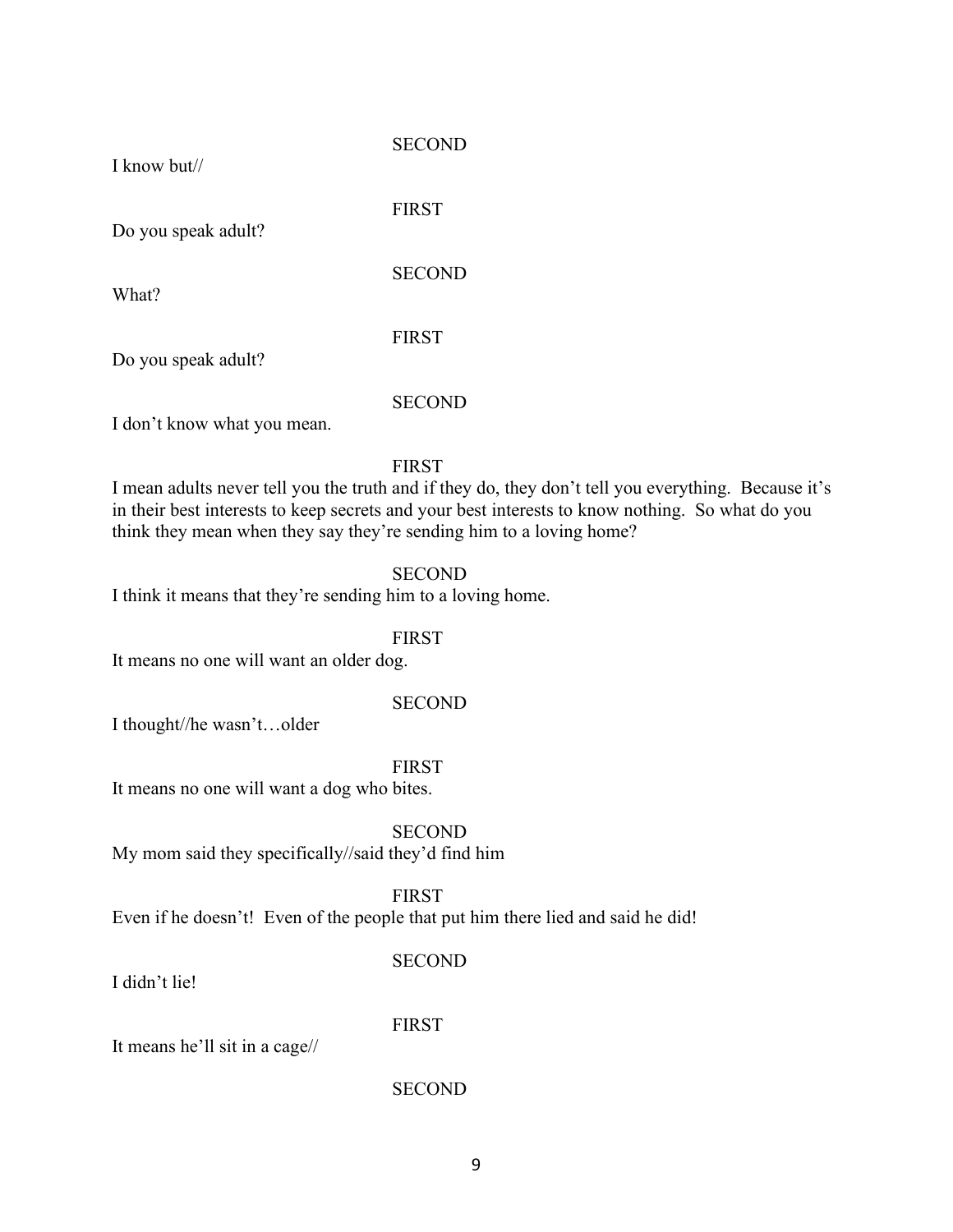I can show you the mark!

FIRST

Until no one shows up and when no one shows up//

# **SECOND**

Your dog bit me!

#### FIRST

His name is Snug! The Joiner. Ok?! Get it straight. And you're an idiot if you don't know what they do in those shelters! No matter what they say//they do

**SECOND** 

My mother//said…

# FIRST

Your mother doesn't know!

# **SECOND**

FIRST Does everyone here talk like that? My mother this. My mother that.

# **SECOND**

FIRST

No.

You got me fooled.

# **SECOND**

I'm not trying to fool you.

# FIRST

I'm gonna go get him anyway. And you can tell your mother that. When my father comes//we're gonna go get him.

#### **SECOND**

Your father's coming?

FIRST Yes!! He's coming! All right?! He's coming! What's your problem?!

#### **SECOND**

I don't have a problem. I just asked//if he was…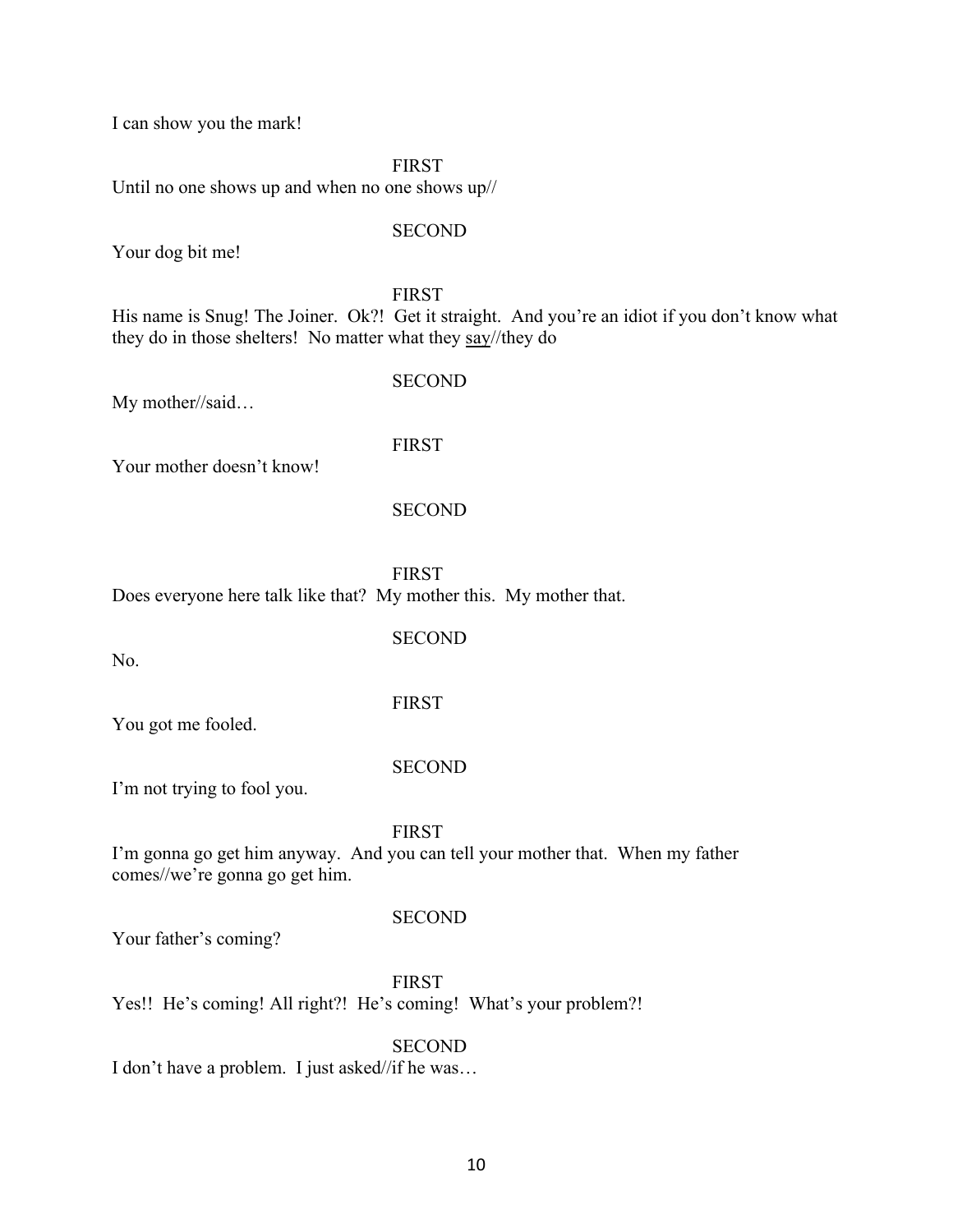#### FIRST

You know, you can go home now. Tell your mother you did exactly what she told you do. You apologized and I said thanks. Conscience cleared! All right? Thank you for caring!

#### **SECOND**

My mother didn't tell me to come over here.

Liar.

# FIRST

**SECOND** 

She didn't! She actually she told me not to. Because. She thought maybe…I'd make it worse.

FIRST

Mission accomplished.

**SECOND** 

That wasn't my mission!

#### FIRST

Right. It was your mom's.

#### **SECOND**

I didn't even show her the mark. She just…saw it and then her and my step dad gave me the third degree until I told them. I'm sorry!

FIRST

You should be. If it wasn't for you, he'd still be here.

#### **SECOND**

What was I supposed to say?

FIRST Why didn't you tell them the truth? You did it to yourself.

**SECOND** 

Why would I do that?//Your dog bit me!

#### FIRST

I guess we'll never know.

**SECOND** 

He broke the skin!

FIRST

He's never bitten anyone!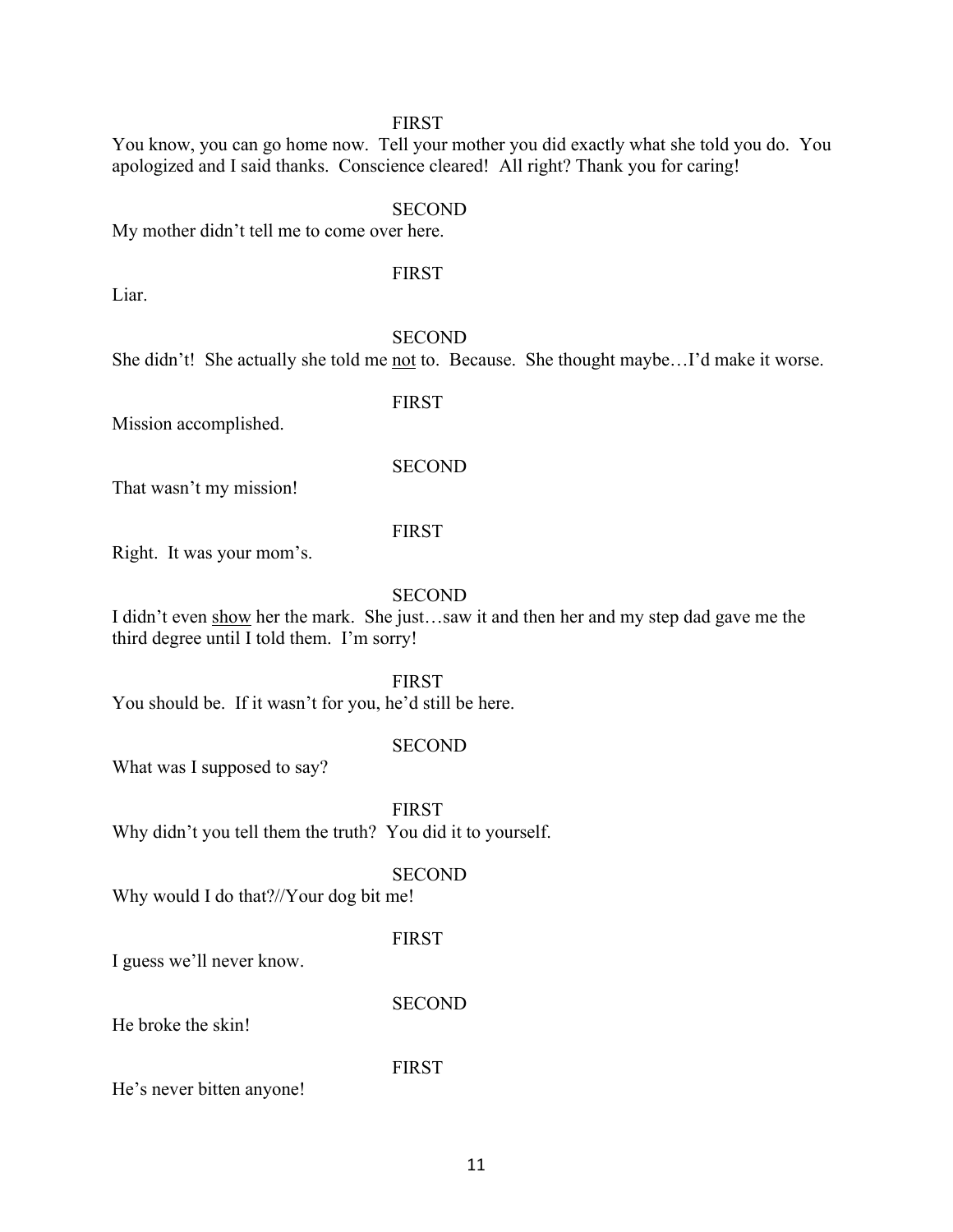#### **SECOND**

You wanna see it?

The SECOND begins to unbuckle their belt, unbutton their pants and remove their shoes simultaneously to show the FIRST the bite mark on their thigh. (It is clumsy and yes, perhaps funny to the point that they might fall to the ground which only adds to the energy and commotion.)

#### FIRST

Don't. Stop it! Stop! I said NO! Jesus!

The SECOND stops.

FIRST

Keep your pants on. Plus. You'd probably get in trouble with your mother if she finds out you're taking off your clothes in the street.

You're right. Thanks.

**SECOND** 

FIRST

No, thank you.

The SECOND puts themselves back together. They both laugh lightly for the first time, perhaps for different reasons. Perhaps not. There is silence for a few moments.

**SECOND** Where'd you get the name anyway?

FIRST

It's a Shakespeare thing.

Yeah. I figured.

#### FIRST

**SECOND** 

You know Shakespeare?

**SECOND** 

No. I just figured it wasn't from Mars.

FIRST Close enough. A Midsummer Night's Dream.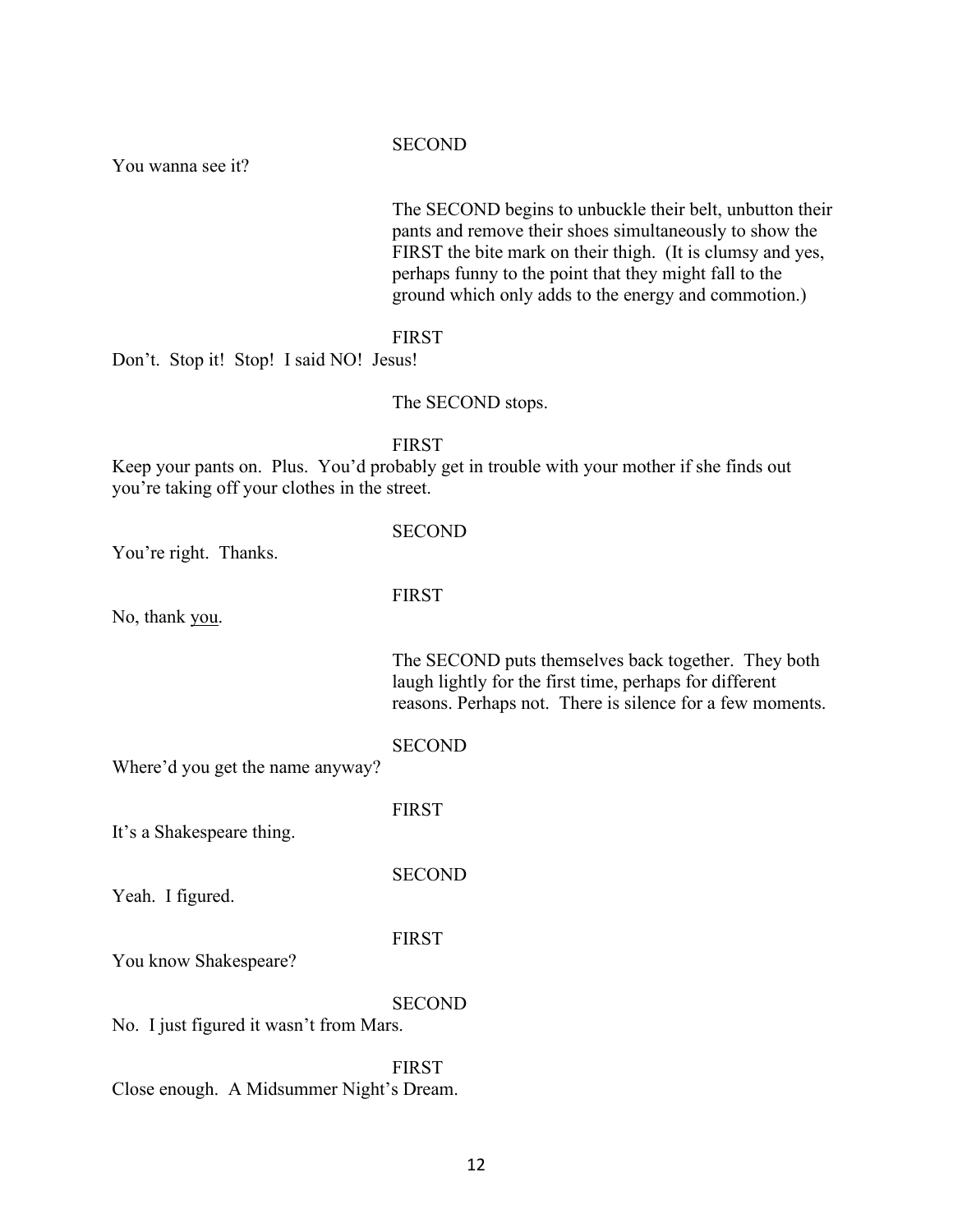| Never read it. | <b>SECOND</b> |
|----------------|---------------|
| I figured.     | <b>FIRST</b>  |
| Maybe I will.  | <b>SECOND</b> |
| You won't.     | <b>FIRST</b>  |
| Probably not.  | <b>SECOND</b> |
| Definitely.    | <b>FIRST</b>  |

Snug was this guy. "A rude mechanical." Whatever that means. Basically, he's a carpenter. A "joiner." You know? Because they put stuff together? Wood. Windows. Doors. Stuff like that. Anyway, they put on a play in the woods and…Snug plays the lion. He doesn't really have any lines but he's okay with it because he doesn't really want to memorize them. I mean Snug has lines but the lion doesn't. You know? He just roars.

#### **SECOND**

Figures.

#### FIRST

Yeah, so, Snug plays the lion and when my dad brought our Snug home, we kinda thought he looked like a lion so… My dad really likes Shakespeare.

| Makes sense.         | <b>SECOND</b> |
|----------------------|---------------|
| Yeah.                | <b>FIRST</b>  |
| They divorced?       | <b>SECOND</b> |
| Something like that. | <b>FIRST</b>  |
| Mine too.            | <b>SECOND</b> |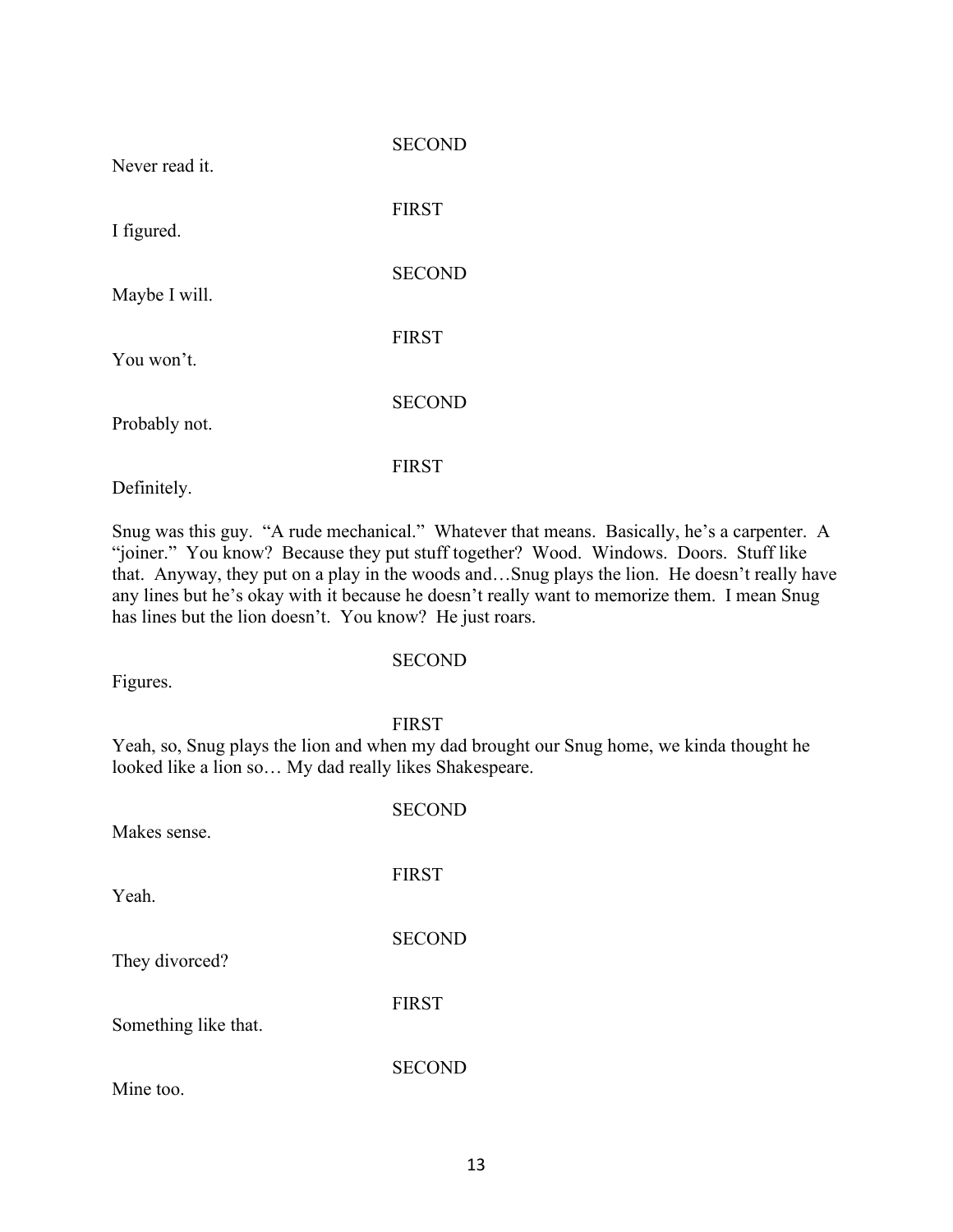#### FIRST

Yeah?

**SECOND** 

Yeah. Few years now.

# FIRST

Sucks.

**SECOND** Yeah. And we had a dog...that...passed. So...I know//...

FIRST

It's not the same.

I know.

**SECOND** 

FIRST

**SECOND** 

FIRST

He did…bite me once.

# **SECOND**

He did?

#### FIRST

It was an accident. It just…happened. He was sleeping on my bed and when I moved him…so I could get in…he just…snapped. I must have startled him or something because I know…he would never do that. He would never hurt me. He wouldn't hurt anybody. I swear.

#### **SECOND**

Well. Like you said. When your dad comes, maybe you could, you know, go and get him. Right?

FIRST

He's not coming.

**SECOND** 

Who?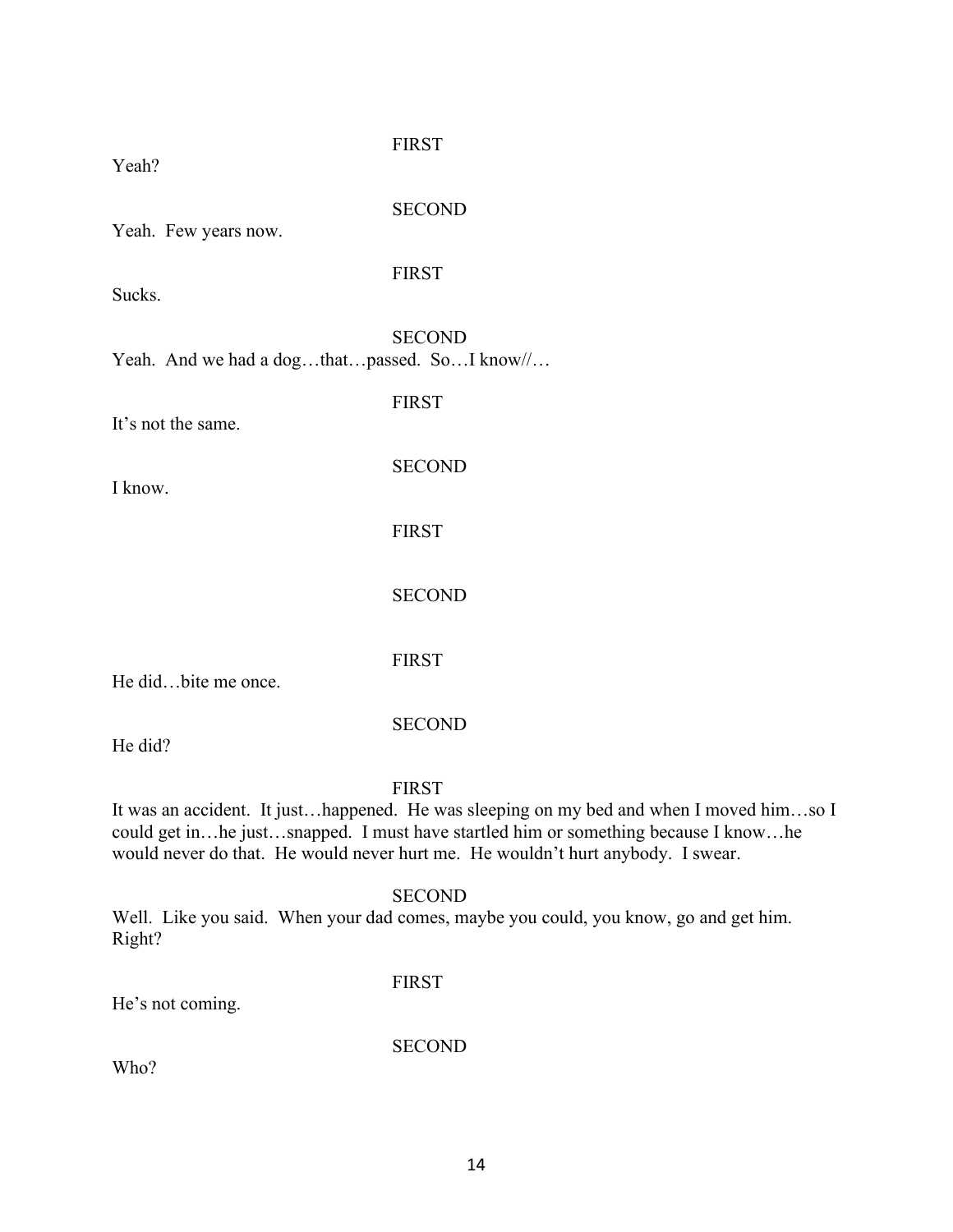FIRST

My dad.

#### SECOND

What? Why? How do you.../know?

#### **FIRST**

He doesn't even know where we are.

**SECOND** 

Well maybe you can.... You must have his phone number?

The FIRST shakes his head.

FIRST

My mother has a phone but…she canceled our old one 'cause he was on it.

# **SECOND**

Why?

#### FIRST

(fighting tears) He wasn't very good to her. I mean. It wasn't a big deal. Everybody fights, right?

#### SECOND

#### FIRST

We just got in the car one day and left. It was a while before I figured out...we weren't going back. So. Now you know. Snug was like the only friend I had.

The FIRST breaks down. After a moment:

#### **SECOND**

You're wrong about that.

The SECOND stands, takes a small envelope out of his back pocket and offers it to the FIRST.

#### **SECOND**

I came over here to give you this. I was just gonna put it in your mailbox but…I'm glad I saw you. It's an invitation to my birthday party. It's next week. It'll be pretty good. Lots of people from our grade. And. It'll be a good for you to…you know. I didn't really want to do paper invitations but…my mom kinda made me.

They both laugh.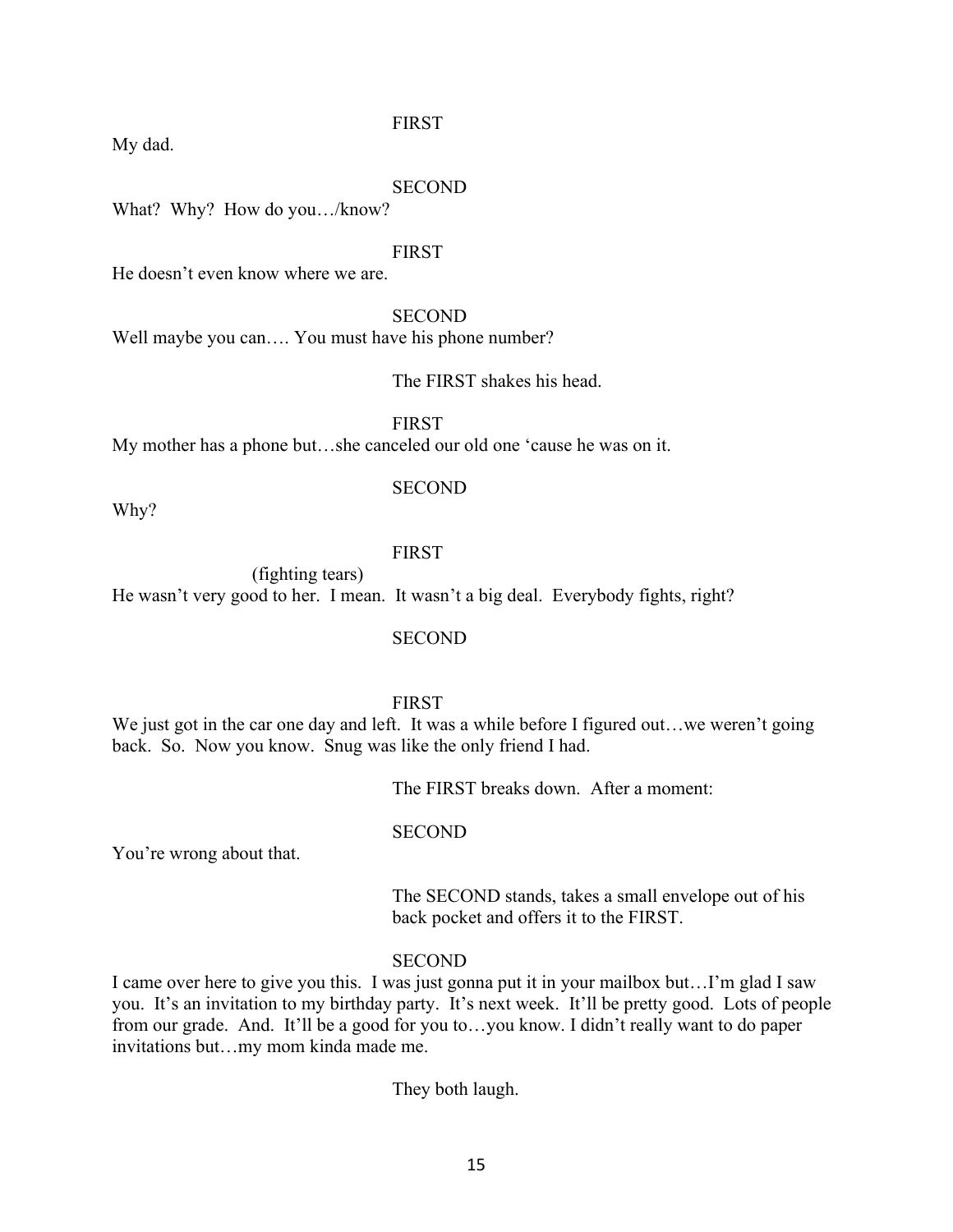#### **SECOND**

You should come.

The SECOND is still holding the invitation.

#### **SECOND**

I can just drop it in your box if you want.

The SECOND moves to place it in the mailbox. The FIRST stands to intercept. There is an awkward moment of *'Can I have the invitation?' 'Oh yeah I forgot I haven't given it to you yet.'* They laugh awkwardly and exchange the invitation.

**SECOND** Yeah, you really don't need that. To get in or anything. It's not like you need to//bring it…yeah.

Got it.

FIRST

The SECOND turns to leave but after a moment, stops and turns back.

SECOND

And I am really sorry. About…

Snug.

**SECOND** 

FIRST

Right. The Joiner.

The FIRST nods out of appreciation and watches as the SECOND turns and exits. After a moment, the FIRST opens his invitation and begins to read it as he exits up the driveway and confidently towards his home.

FADE TO BLACK

END OF PLAY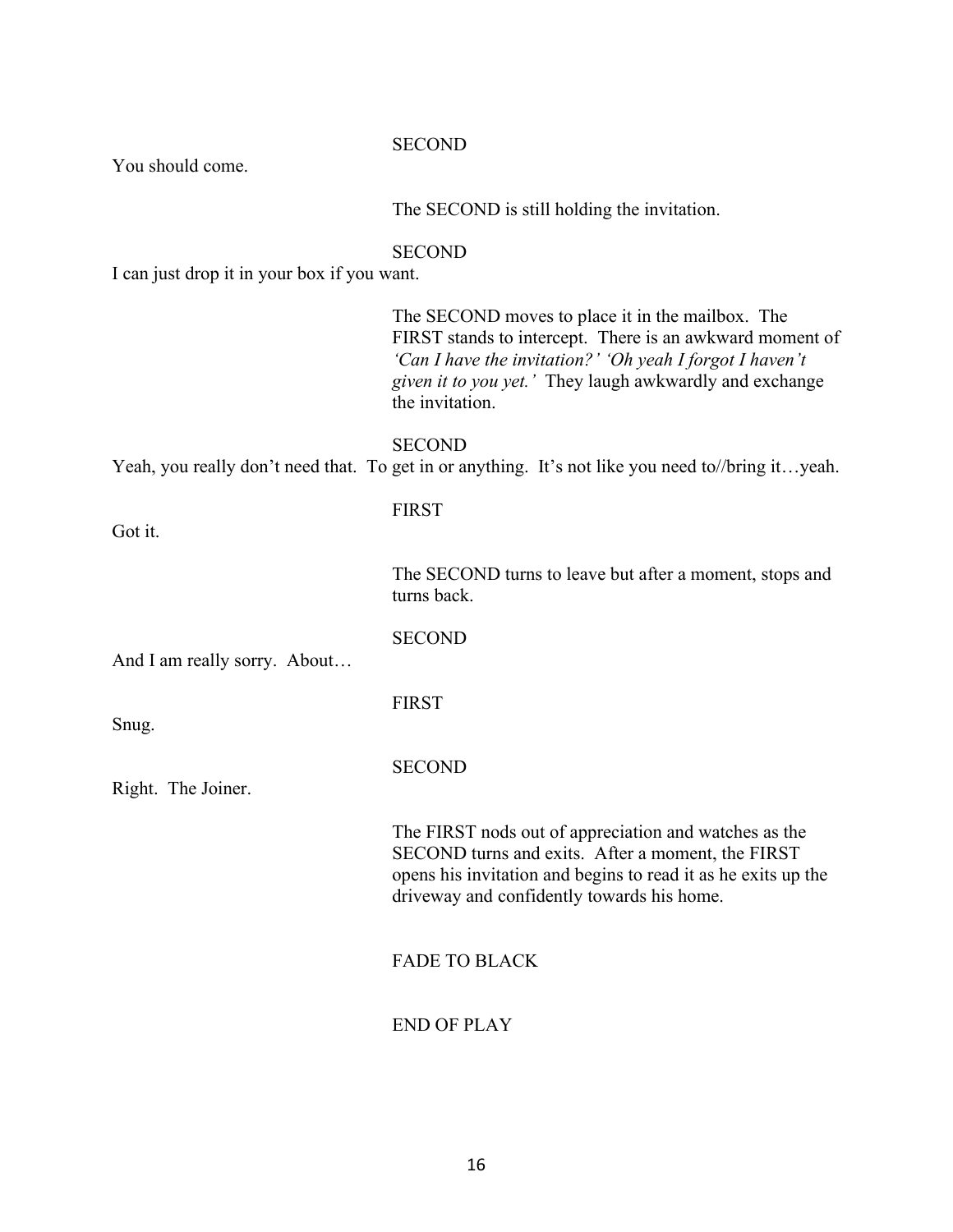# **THE PLAYWRIGHT SPEAKS:**

*The inspiration to write* Snug, the Joiner *was the presence of both large and small mystical forces that moved me.*

*Small first. Actually, it doesn't feel small at all. In fact, very much not small. Perhaps I should qualify it as specific or personal. Versus the large as "universal." Therefore, I offer the personal and specific first. For those that have pets and love their pets as members of their family, you'll understand. We lost our Molly. A beautiful two-and-half-year-young Shetland Sheepdog. And we lost her to the road that borders our yard. We do have a fence, but on that day: Molly found the 'chink in the armor.' She survived the initial trauma but succumbed to the*  long process of recovery. The driver didn't stop. We never heard from then again. And we, of *course, endured. Out of this tremendous loss, there were several unthinkable but beautiful outcomes.*

*And I began to write.*

*Years later, a dear friend lost his family dog. His name was Snug.*

*And my short play took on a slightly different direction.*

*On to the large. More aptly, the universal. We are living in a day and age where we are all being bombarded by loss and pain and confusion. The pandemic. The rampant Racial Inequities in the United States brought into clear focus (for white folks like me) by the murder of George Floyd. The growing political divide in our country that rears its head on days like January 6th. The invasion of the Ukraine. Loss. Pain. And confusion. And none of us are immune to it.*

*And yet, there are and can be beautiful outcomes. People find each other (and themselves) in the face of loss.*

*That has been my experience.*

*I am hopeful that there are more. Many, many more to come.*

*As for my influences, both stylistic and literary? Someone asked me once, what play was it exactly that I was trying to write. My answer:* Who's Afraid of Virginia Woolf? *Wrong answer. I get it. That's been done. But I thought that was the question!* 

*I do think Albee's master piece is the greatest play ever written.*

*Needless to say, his work has had a significant influence on me. And so too (equally) has: Paula Vogel, Suzan-Lori Parks, Sarah Ruhl and of course, the works and teachings of my mentors and friends: Kate Snodgrass, Melinda Lopez and Ronan Noone.*